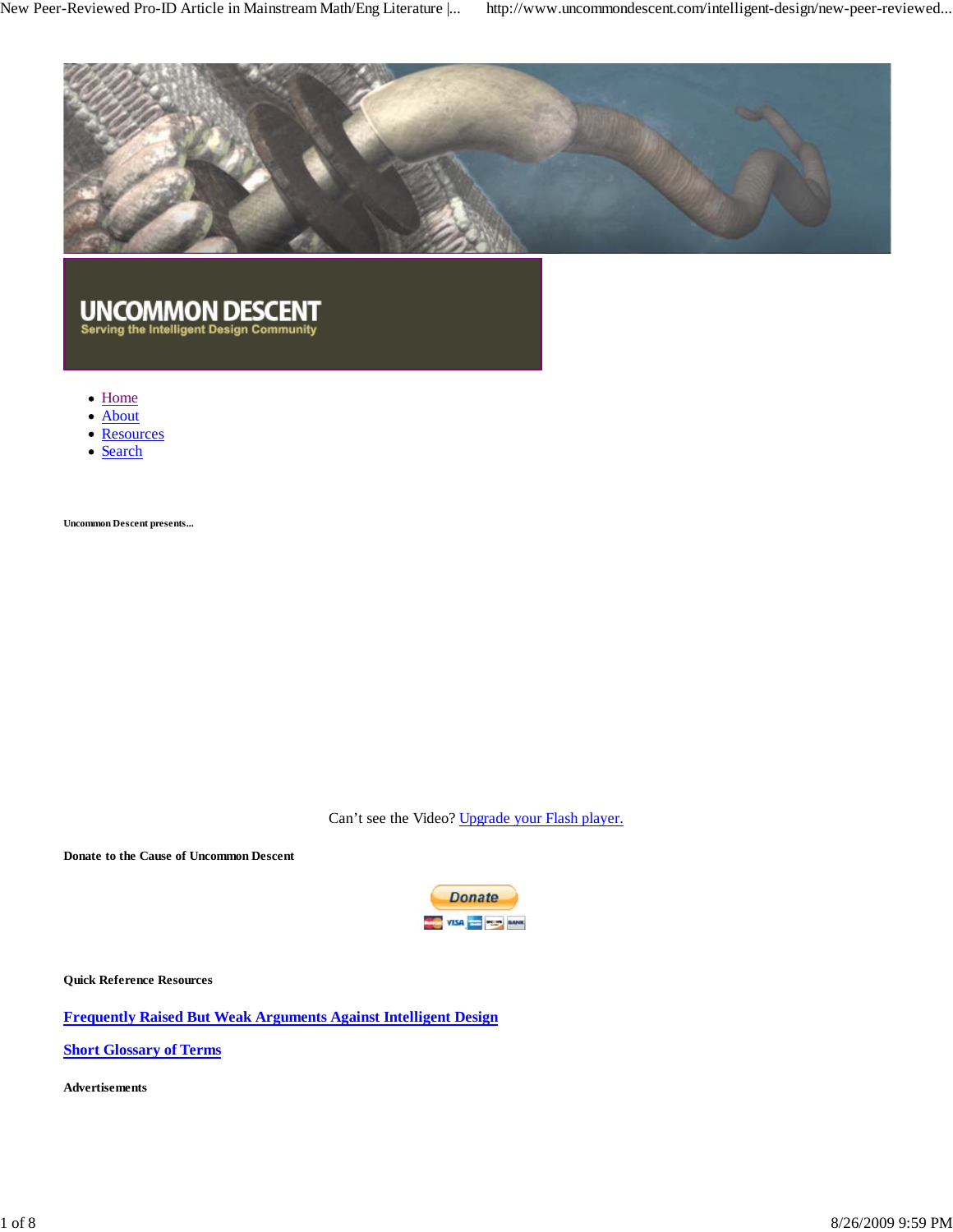### **Intelligent Design Links**

- ARN
- Behe responds to Lenski's latest on E. coli evolution
- Casey Luskin interview Mike Egnor and Jeff Schwartz
- Dawkins mistaken about a forced choice between God and evolution
- Definition of Intelligent Design
- Design Inference
- ID in the UK
- ID the future
- ISCID
- John A. Davison
- Michael Behe's UD Blog
- Overwhelming Evidence
- Post-Darwinist
- Telic Thoughts  $\bullet$

#### **Moderation Policy**

• Comment Policy

### **Recent Comments**

yakky d: Some guys in dark suits and sunglasses probably showed up at his door and "advised" him to take... ECM: Right. He received missives from those that found it "objectionable" because there were... Lenoxus: Q: Why did so much diverse life appear on Earth within such a relatively short amount of time? A: Someone... Dave Wisker: Hi mad doc, So you think an 11% increase in mean fitness after 10 generations (the progeny measure), and... DeLurker: Joseph#50 Using the description of cumulative selection along with the illustration using the weasel... yakky d: I wager it was "objectionable" to many because Behe made his case well...am I close? I watched the first few...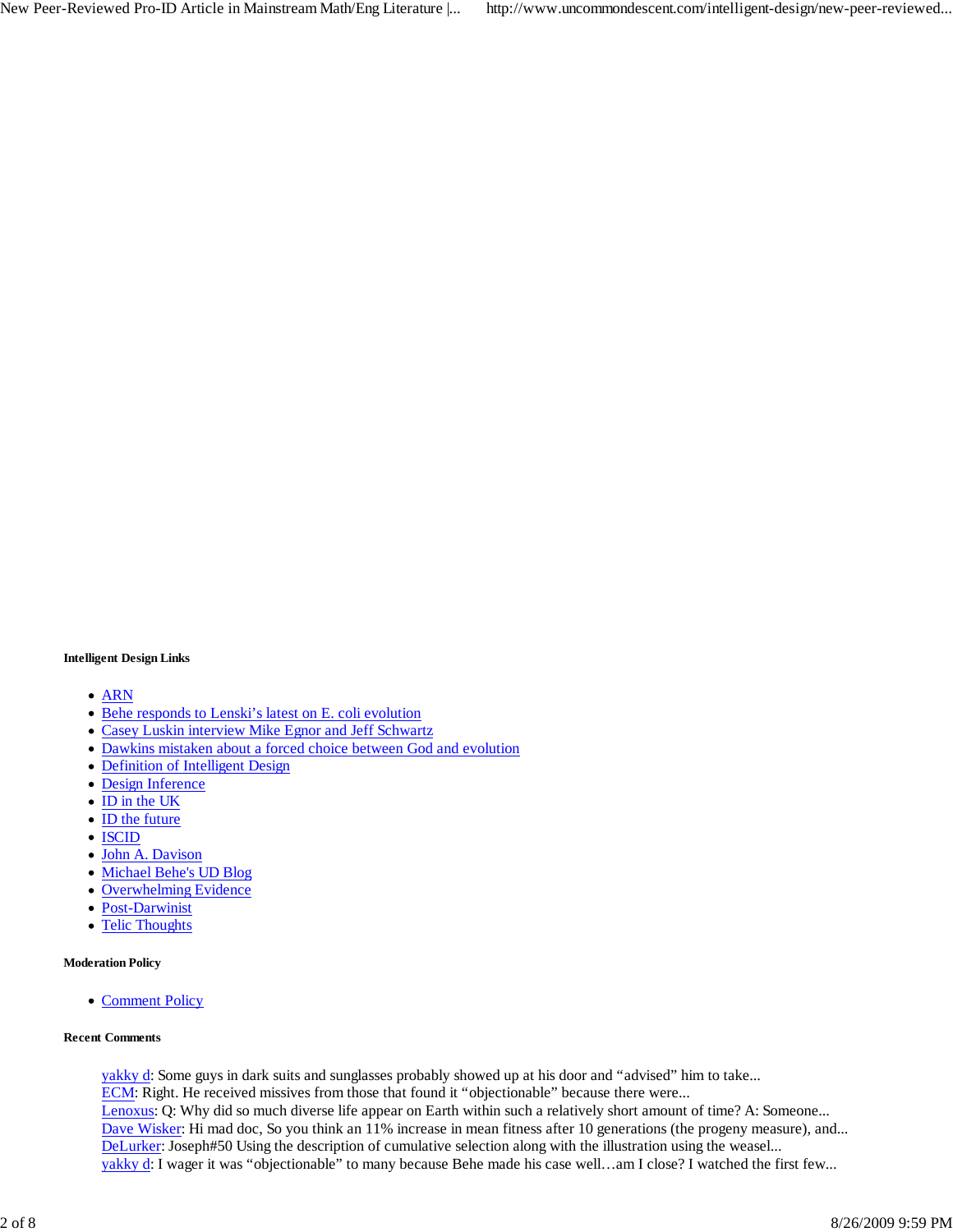### **Recent Entries**

- DNA's use in computer chip design
- Behe and McWhorter on Bloggingheads
- Cambrian Explosion Caught on Film
- Uncommon Descent Contest Question 10: Provide the Code for Dawkins' WEASEL Program
- Hunter Baker's THE END OF SECULARISM

### **Meta**

- Register
- Log in
- Entries RSS
- Comments RSS
- WordPress.org

### **Support Our Efforts by Buying Books on Intelligent Design**

| We Recommend                                                                                                                                             |
|----------------------------------------------------------------------------------------------------------------------------------------------------------|
| The Design Revoluti<br>William A. Dembski, C<br><b>35 SERIAM</b><br>\$16.46                                                                              |
| Signature in the Cell<br>Stephen Meyer (Hardc<br>BIONATURE<br>IN THE CELL<br>\$19.13<br>000 080 191 091019<br>108 00101110101 1001<br><b>HARRY METER</b> |
| By Design Or By Ch<br>Denyse O'Leary (Pape<br>\$14.08<br>Dessierry<br>hance                                                                              |
| The Design of Life:<br>William A. Dembski, Jo<br>\$23.10                                                                                                 |
| Intelligent Design:<br>(Paperback - Oct 2007)<br>\$15.64<br><b>SUVEN</b>                                                                                 |
| How to be an Intelle<br>William A. Dembski, Jo<br>ON TOLERAN<br><b>Bidden</b><br>\$9.60                                                                  |
| Intelligent Design: T<br>William A. Dembski (P<br>\$14.04                                                                                                |
| 23 ><br>1                                                                                                                                                |
| amazon.com                                                                                                                                               |
| <b>Get Widget</b><br>Privacy                                                                                                                             |

### **Categories**

- Adminstrative
- Atheism
- Biography
- Biology
- Chemistry
- Comp. Sci. / Eng.
- Constitution
- Courts
- Creationism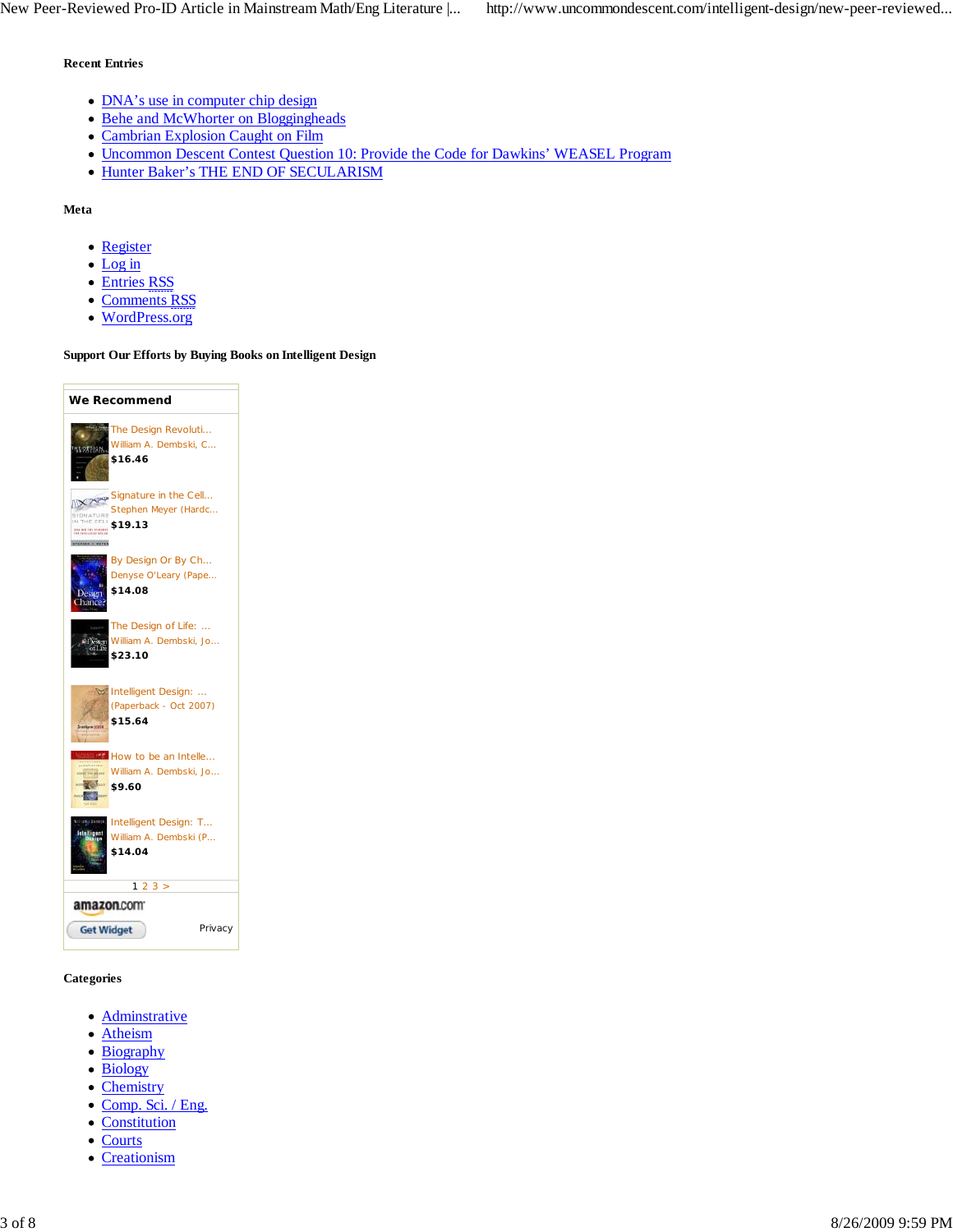- Culture
- Darwinism
- $\bullet$  DCA
- Education
- Ethics
- Evolution
- Expelled
- Eyes Rolling
- Genomics
- Global Warming
- Human evolution
- Humor
- Informatics
- Intelligent Design
- Irreducible Complexity
- Just For Fun
- Laws
- Legal
- Media
- Molecular Animations
- Off Topic
- Origin Of Life
- Philosophy
- Physics
- Poe's Law
- Psychology
- Religion
- Science
- Self-Org. Theory
- The Design of Life
- theistic evolution
- Video

### **Archives**

- August 2009
- July 2009
- June 2009
- May 2009
- April 2009
- March 2009
- February 2009
- January 2009
- December 2008
- November 2008
- October 2008
- September 2008
- August 2008
- July 2008
- June 2008
- May 2008
- April 2008
- March 2008
- February 2008
- January 2008
- December 2007
- November 2007
- October 2007
- September 2007
- August 2007
- July 2007
- June 2007 • May 2007
-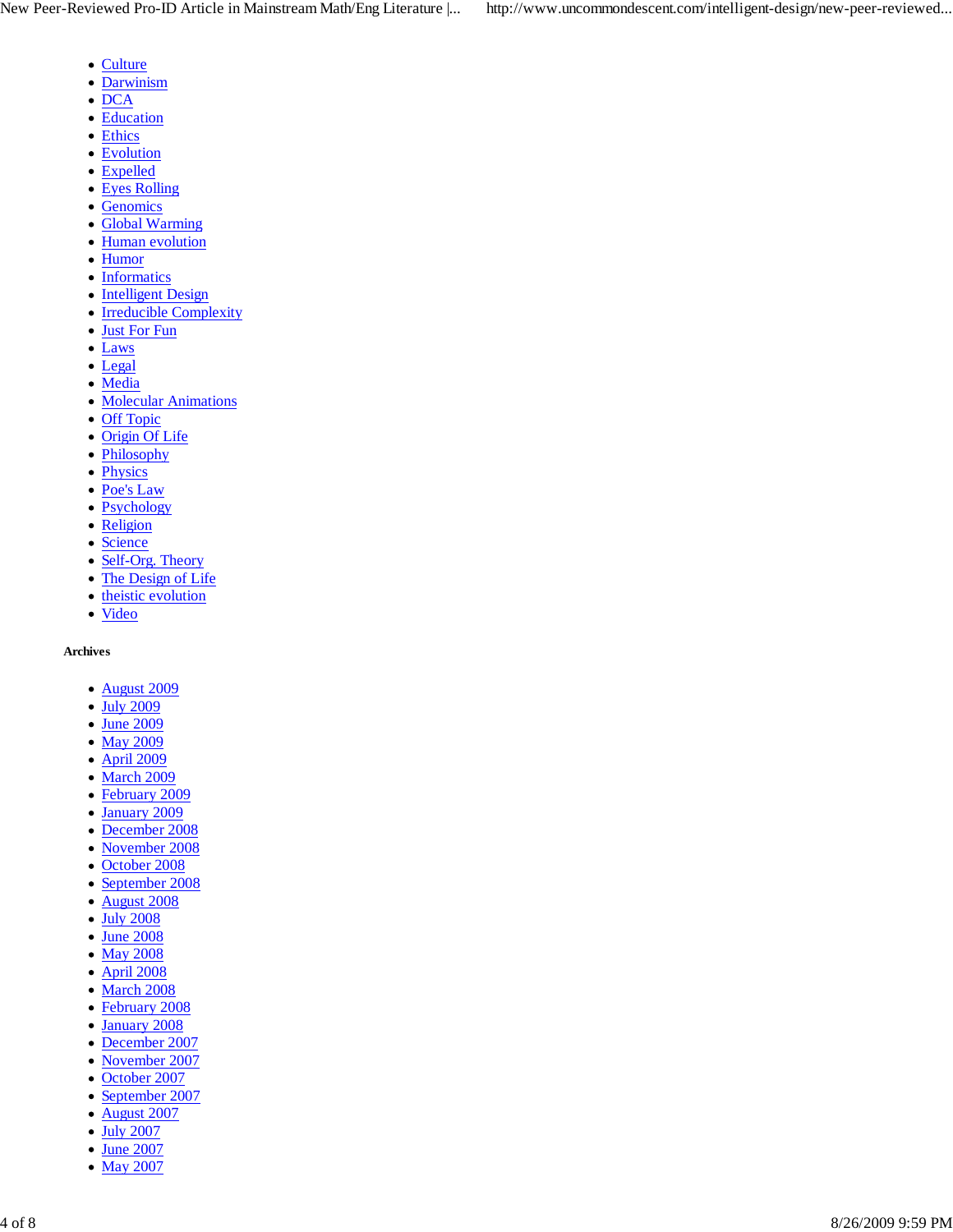- April 2007
- March 2007
- February 2007
- January 2007
- December 2006
- November 2006  $\bullet$
- October 2006  $\bullet$
- September 2006
- August 2006
- July 2006
- June 2006
- May 2006
- April 2006  $\bullet$
- March 2006
- February 2006
- January 2006
- December 2005
- November 2005
- October 2005  $\bullet$
- September 2005  $\bullet$
- August 2005
- July 2005
- June 2005
- May 2005
- April 2005  $\bullet$

« SETI Gets New Toys!... Darwin's finches by Harry Hill... »

**19 August 2009**

## **New Peer-Reviewed Pro-ID Article in Mainstream Math/Eng Literature**

### **William Dembski**

William A. Dembski and Robert J. Marks II, "Conservation of Information in Search: Measuring the Cost of Success," *IEEE Transactions on Systems, Man and Cybernetics A, Systems & Humans*, vol.39, #5, September 2009, pp.1051-1061.

\*\*\*\*\*For the official listing, go here.

\*\*\*\*\*For a pdf of the article, go here.

P.S. Our critics will immediately say that this really isn't a pro-ID article but that it's about something else (I've seen this line now for over a decade once work on ID started encroaching into peer-review territory). Before you believe this, have a look at the article. In it we critique, for instance, Richard Dawkins METHINKS\*IT\*IS\*LIKE\*A\*WEASEL (p. 1055). Question: When Dawkins introduced this example, was he arguing pro-Darwinism? Yes he was. In critiquing his example and arguing that information is not created by unguided evolutionary processes, we are indeed making an argument that supports ID.



Ads by Google **Grade Math** Basic Math Math Level Math Art Math Games

This entry was posted Wednesday, August 19th, 2009 at 9:28 am and is filed under *Informatics*, *Intelligent Design*. Both comments and pings are currently closed.

9 Responses

1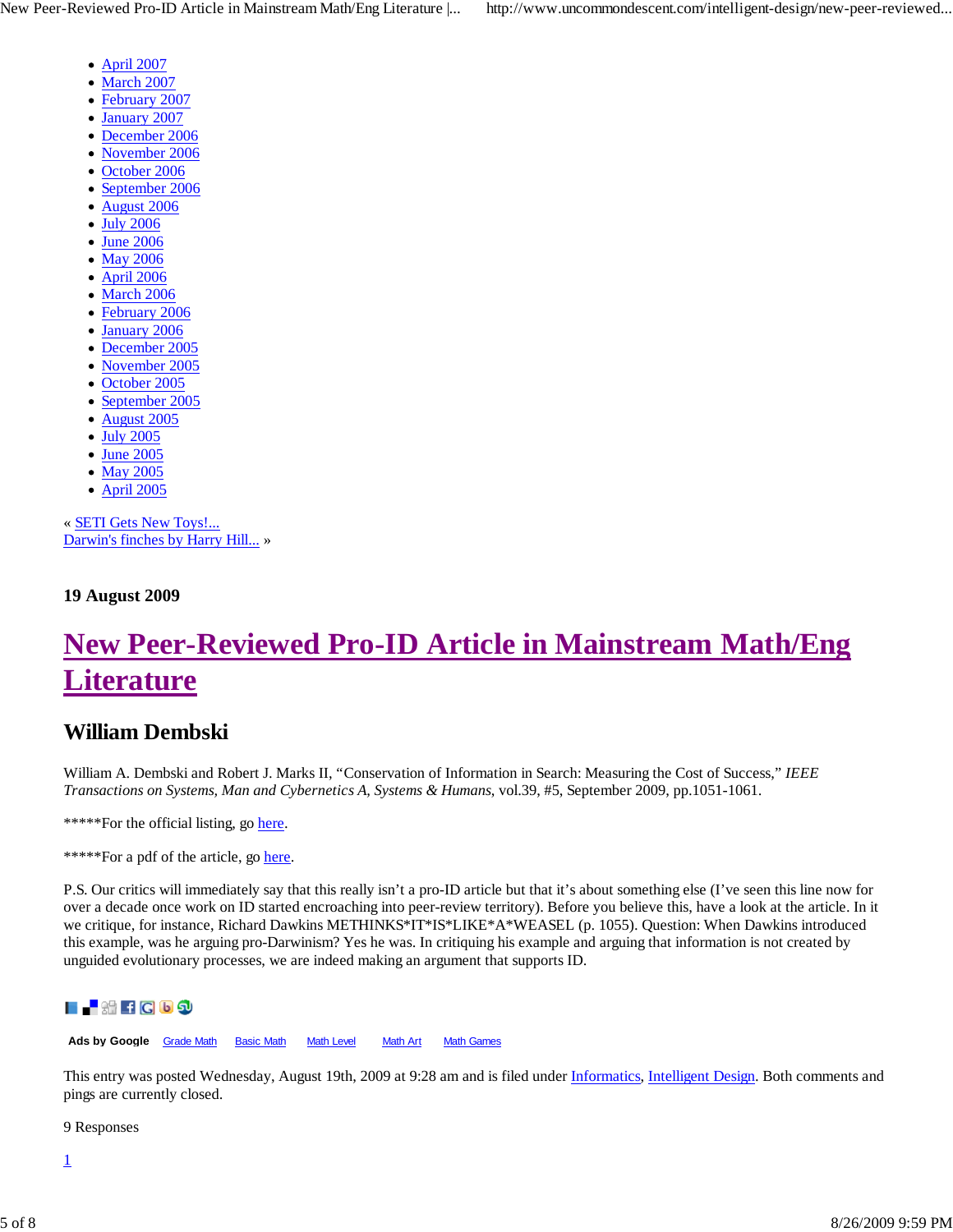Indium

08/19/2009

10:37 am

Dr. Dembski: Congratulations from Germany! This is a nicely written and very "readable" paper. I agree with many of your thoughts therein.

A few small remarks:

- The formulas for p and q in the first few paragraphs of chapter II are strange. How is, for example,  $q = 1$ ?(3117/3125)= 2.56 x 10e?3?

- Did Dawkins really use a Partitioned Search? From my limited knowledge it seems he did not. He used a evolutionary strategy that could better be discussed in your "Random Mutations" chapter. Your main point (active information is present) might still be valid of course!

- Surprisingly (for me, at least!), you seem to agree with those Darwinian biologists out there: The environment selects the fittest children of a generation and therefore provides some of the active information which is needed for evolution. So, at which point enters the I-Designer the equation? When designing the environment?

Ads by Google **RTI for Math Math Tables** Mighty Math Math Tee Fast Math

### 2

David v. Squatney

08/19/2009

10:37 am

Not that this hasn't been beaten to death already, but the algorithm described in the paper includes "latching", or "freezing" correct letters in place, which isn't mentioned by Dawkins in his book.

Ads by Google Math Help Math Lesson Math Anxiety Math Tool Math T Shirt

### 3

Sal Gal

08/19/2009

10:46 am

You and Marks turned Dawkins' Weasel example into targeted search. He definitely did not present it as that. Instead, he sought to help the general reader understand how a simple evolutionary process could yield an accumulation of fit traits in the population. This is why he referred to *cumulative selection.*

The active information you measure is not introduced by Dawkins, but by you in treating the Weasel sentence as an all-or-nothing target of the evolutionary process. The fact is that many sentences have some degree of fitness in Dawkins' example. This is intrinsic to the problem that Dawkins set up. You make Dawkins "active" by saying, in effect, that he extrinsically introduced degrees of fitness *in order to* make the Weasel program achieve the "real" end he had in mind. Again, this is not what he did.

### 4

Sal Gal 08/19/2009 10:53 am

David [1]: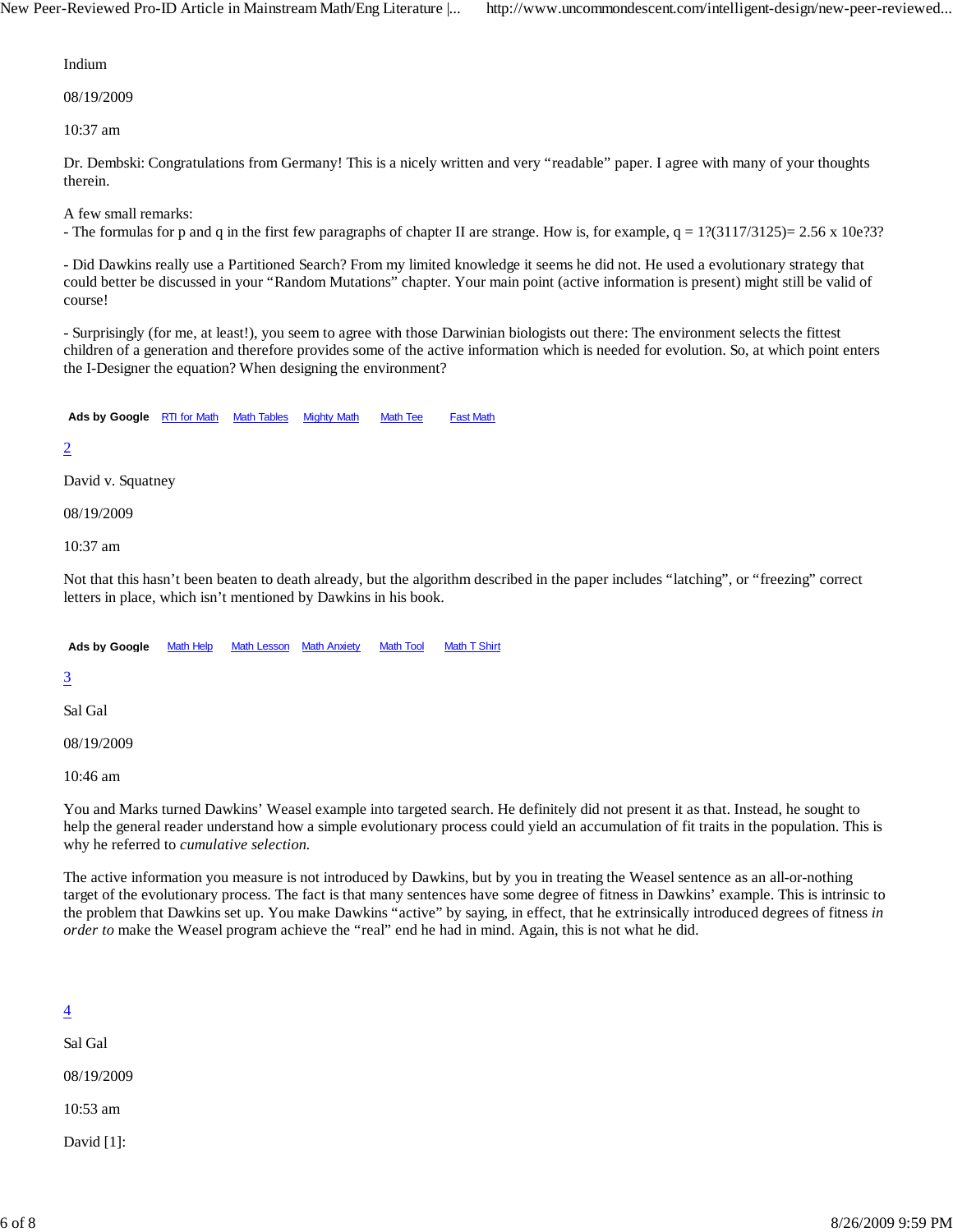Good catch. Dembski and Marks actually did leave the "latching" error in the article, rather than tell the associate editor that they needed to make a minor change.

### 5

William Dembski

08/19/2009

11:09 am

Sal Gal: "He definitely did not present it as that." Quite right, he did not present it — as in portray it – as a targeted search. But in his articulation, it was a targeted search and our critique applies.

Squatney: I would re-read the paper. I know your side has quibbled about our characterization of Dawkins' algorithm (which he did not clearly lay out in THE BLIND WATCHMAKER) as to whether it locks in correct characters or allows for their random alteration after they've been achieved. As I showed here, it doesn't really matter.

### 6

Learned Hand

08/19/2009

11:19 am

*As I showed here, it doesn't really matter.*

It appears to me that you merely asserted, without a careful analysis, that the Weasel algorithm does latch: *Thus, since Dawkins does not make explicit in THE BLIND WATCHMAKER just how his algorithm works, it is natural to conclude that it is a proximity search with locking (i.e., it locks on characters in the target sequence and never lets go).*

I do not see where you show, or even attempt to show, that "it doesn't really matter." Nor do I see where you refute, or attempt to refute, the careful analyses in that thread that showed that your assumptions were unwarranted. It may be that you don't need to do that, if the distinction truly doesn't matter, but where have you established that?

7

### William Dembski

08/19/2009

11:34 am

Hand: "Doesn't matter" in the sense that the algorithm has the target sequence embedded in it, checks proxmity to it, and converges quickly to the target. Locking or non-locking doesn't affect any of these. Gentlemen/Ladies, methinks you are quibbling about minutiae and missing the bigger problem, which is that the information needed to drive evolution does not derive from evolution.